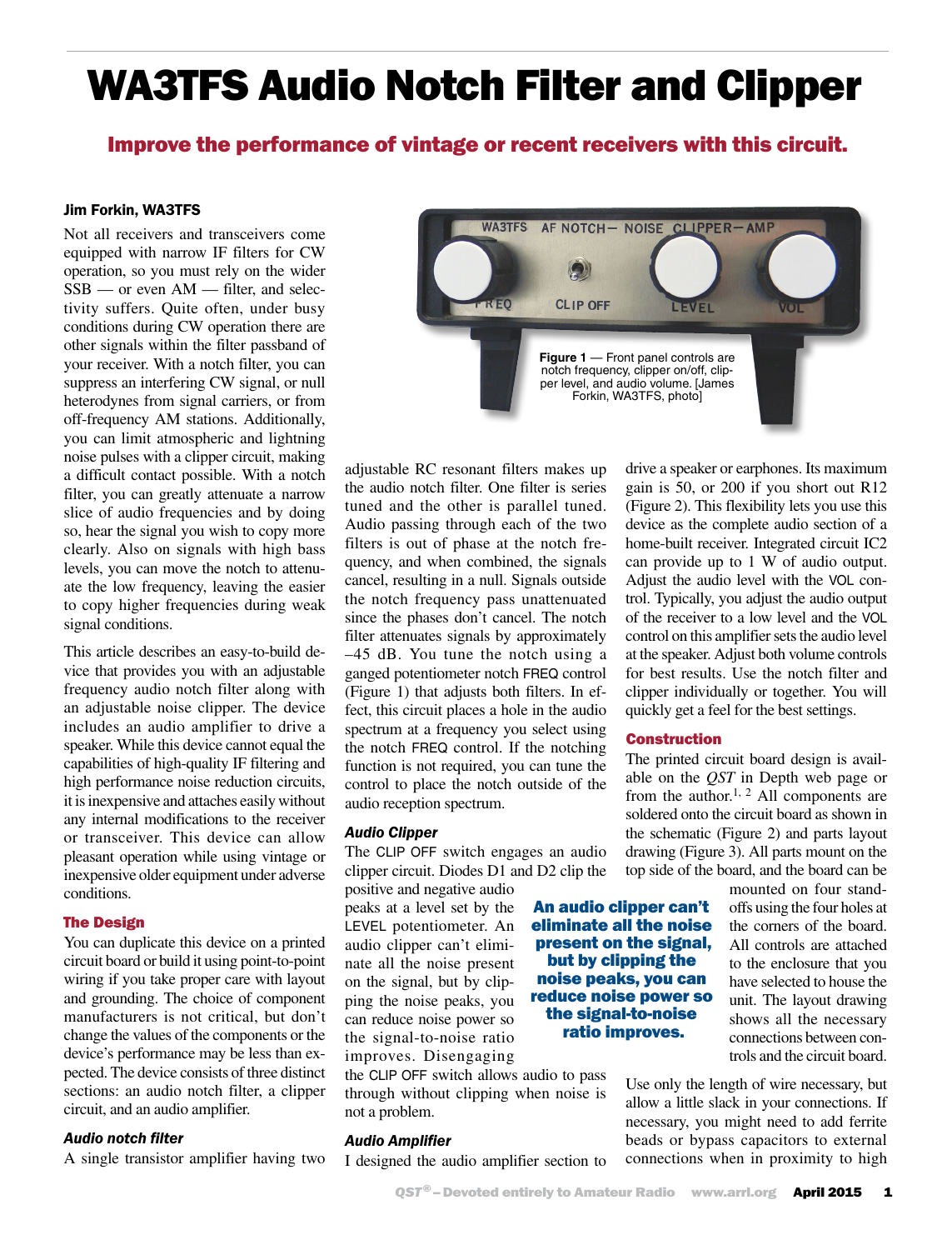

**Figure 2** — Schematic diagram of the notch filter/clipper board. (Stackpole, Yageo, Vishay BC, Panasonic components from **digikey.com**; Kemet parts from **mouser.com**).

- C1, C2, C6 0.1 µF Capacitor, ceramic Kemet CK05BX104KTR
- $C3 0.01$  µF Capacitor, ceramic, Vishay B,C K103K10X7RF5UH5
- C4, C5  $-$  100 µF Capacitor, Elect. 50 V,
- Panasonic ECA-1HM101 C7 — 10 pF Capacitor, ceramic, TDK Corp.
- FK28C0G1H100D<br>C8 0.001 µF Capa - 0.001 μF Capacitor, ceramic, Kemet CK05BX102KTR
- $C9 0.05$  uF Capacitor
- $C10 1$  µF Capacitor, ceramic 50 V, Vishay BC K105K20X7RF5UH5
- RF fields, although I have not found this necessary at my station location running up to 1000 W RF power. You can use any convenient power supply for the unit that supplies 12 V dc at about 1 A.

#### Adjustments

After you complete construction, you must make a preliminary adjustment to the notch filter section. An oscilloscope or an ac voltmeter is best for the task, but if neither is available, just use your ears. Turn off the clipper (CLIP OFF switch is ON). Next, connect the speaker and apply 12 V dc. Attach the oscilloscope test lead to the top (non-grounded side) of the VOL control. Alternatively, set your voltmeter to ac and attach it to this same point. Attach the ground test lead to the ground side of the VOL potentiometer.

- $C11 220$  µF Capacitor, Elect. 50 V,
- Panasonic EEU-EB1H221
- $C12 10 \mu F$  Capacitor, Elect. 50 V, Panasonic EEU-EB1H100S.
- D1, D2 1N4148 Switching diode
- IC2 Amplifier, LM386-4, TI M386N-4/NOPB Q1 — 2N2222 NPN Transistor, On Semi,
- PN2222AG<br> $R1 27 k\Omega$  $R1 - 27$  k $\Omega$  Resistor, 1/4 W, 5%, Stackpole CF14JT27K0
- $R2 10 k\Omega$  Resistor, 1/4 W, 1%, Yageo MFR-25FBF52-10K

Apply a sine wave audio signal of approximately 1 kHz and 1 V peak to the input (CLP\_IN in Figure 3). The frequency or amplitude is not critical. If you have no way of introducing this signal, find a heterodyne on the radio and use it for the adjustment.

Adjust the VOL control to a comfortable level. You should hear the signal in the speaker. Slowly tune the notch control until the level of the input sine wave signal diminishes. Tuning back and forth, find the point where the signal is attenuated the most. This point is very narrow. Now, adjust trimmer R8 on the circuit board for greatest attenuation. Repeat the above steps for the best results. R8 needs no further adjustment.

With the notch FREQ adjust control turned to either end of travel, engage the clipping R3, R5  $-$  1 k $\Omega$  Resistor, 1/4 W, 5%, Stackpole CF14JT1K00

- R4, R6  $-$  4.7 k $\Omega$  Resistor, 1/4 W, 5%, Stackpole CF14JT4K70
- $R8 1$  k $\Omega$  Trimmer potentiometer, CTS Components 201XR102B
- R9, R11  $-$  1 M $\Omega$  Resistor, 1/4 W, 5%, Stackpole CF14JT1M00
- $R10 33 k\Omega$  Resistor, 1/4 W, 5%, Stackpole CF14JT33K0
- $R12 1.2 k\Omega$  Resistor, 1/4 W, 5%, Yageo CFR-25JR-52-1K2
- $R13 10 \Omega$  Resistor, 1/4 W, 5%, Stackpole CF14JT10R0

function using the CLIP OFF switch. With an oscilloscope or ac meter, you can see the signal being clipped on positive and negative peaks as you adjust the clipping LEVEL control. Turn OFF the clipper, and the full sine wave will appear. This completes the adjustments.

#### Using the Audio Frequency Notch/Clipper

This device connects between your receiver audio output and a speaker. Connect the receiver audio output to the CLP\_IN connection on the board. Connect the SPK and SPK\_G connection to the speaker or headphones. Apply 12 V dc to the power connection.

Tune in a signal on the receiver. While listening, slowly adjust the notch FREQ control until an interfering signal dimin-